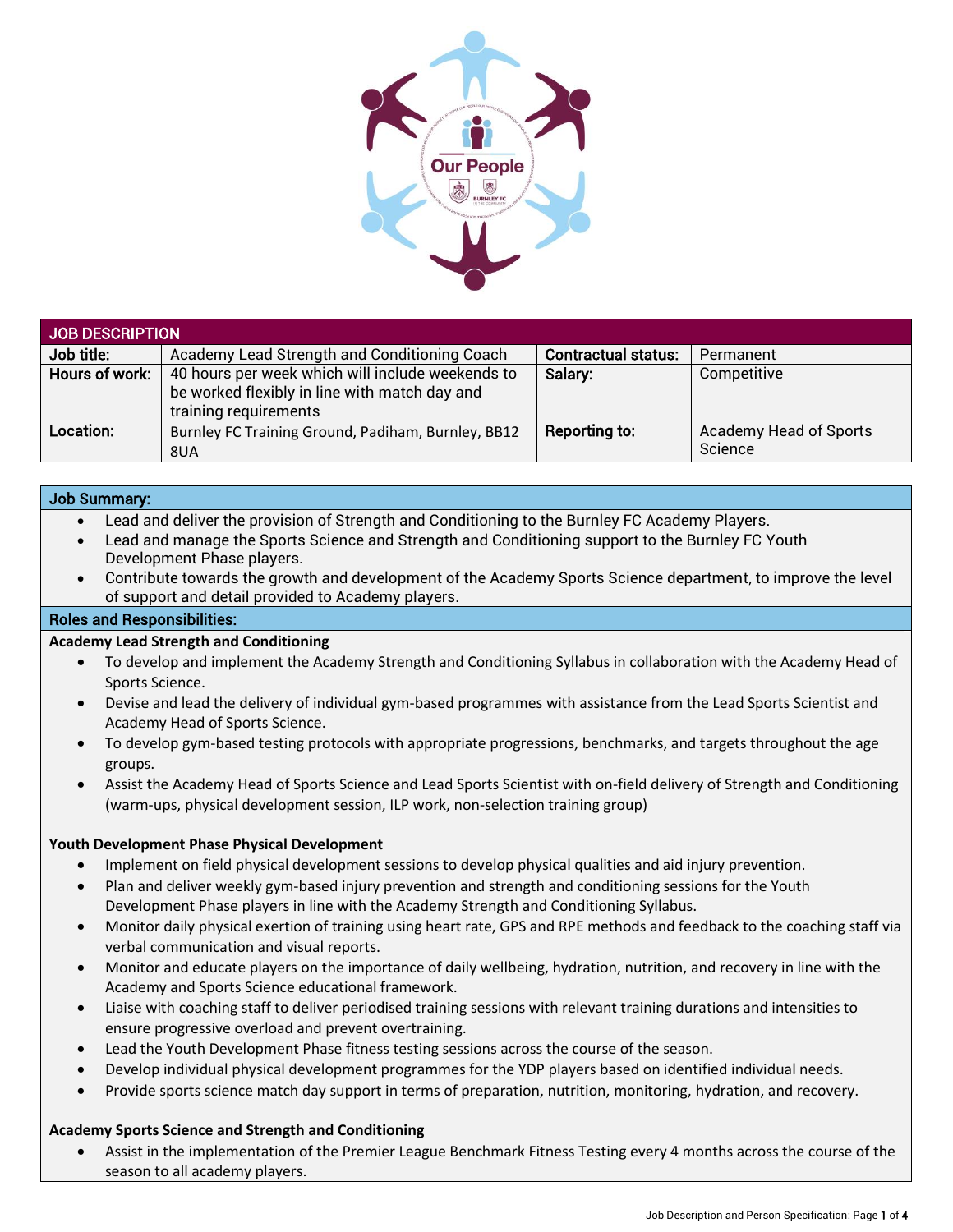

- Assist in the monitoring of all academy player's growth and maturation throughout the academy journey.
- Assist in the delivery of the Foundation Phase multi-sports programme.
- Contribute towards player and parent education workshops on sports science subjects (nutrition, hydration, psychology, growth, and maturation).

# General

- Ensure all monitoring and training data is input into the PMA.
- Prepare and contribute to Player Performance Reviews for YDP players.
- To take an active role in all sports science and Academy meetings.
- To supervise and take responsibility for the management and development of part time sports science.
- To actively participate in yearly personal continuing professional development in keeping with the EPPP guidelines.
- Maintain professional registration with relevant governing bodies and organisations.
- To attend briefings, courses and seminars run by the Football Association as appropriate.
- To understand and implement the Club's Safeguarding policy, procedures, and best practice guidelines in your role. To use this understanding to ensure safe working practices, appropriate reporting of concerns and contribute positively to a safe environment.
- To be able to work flexible hours where the role of the job requires.
- To work towards agreed objectives.
- Comply with all Club policies.
- Promote the Burnley FC brand and ethos in a professional, strong, and positive manner.
- Work alongside other team members to support in other areas of the organisation as and when required to promote best practice.
- Hold a commitment to equality and diversity in the workplace.
- Willingness to attend training courses to enhance own professional development.
- Always demonstrate the Club's values.
- This job description is issued as a guideline to assist you in your duties and is not exhaustive. You may, on occasions, be required to undertake additional or other duties within the context of this job description.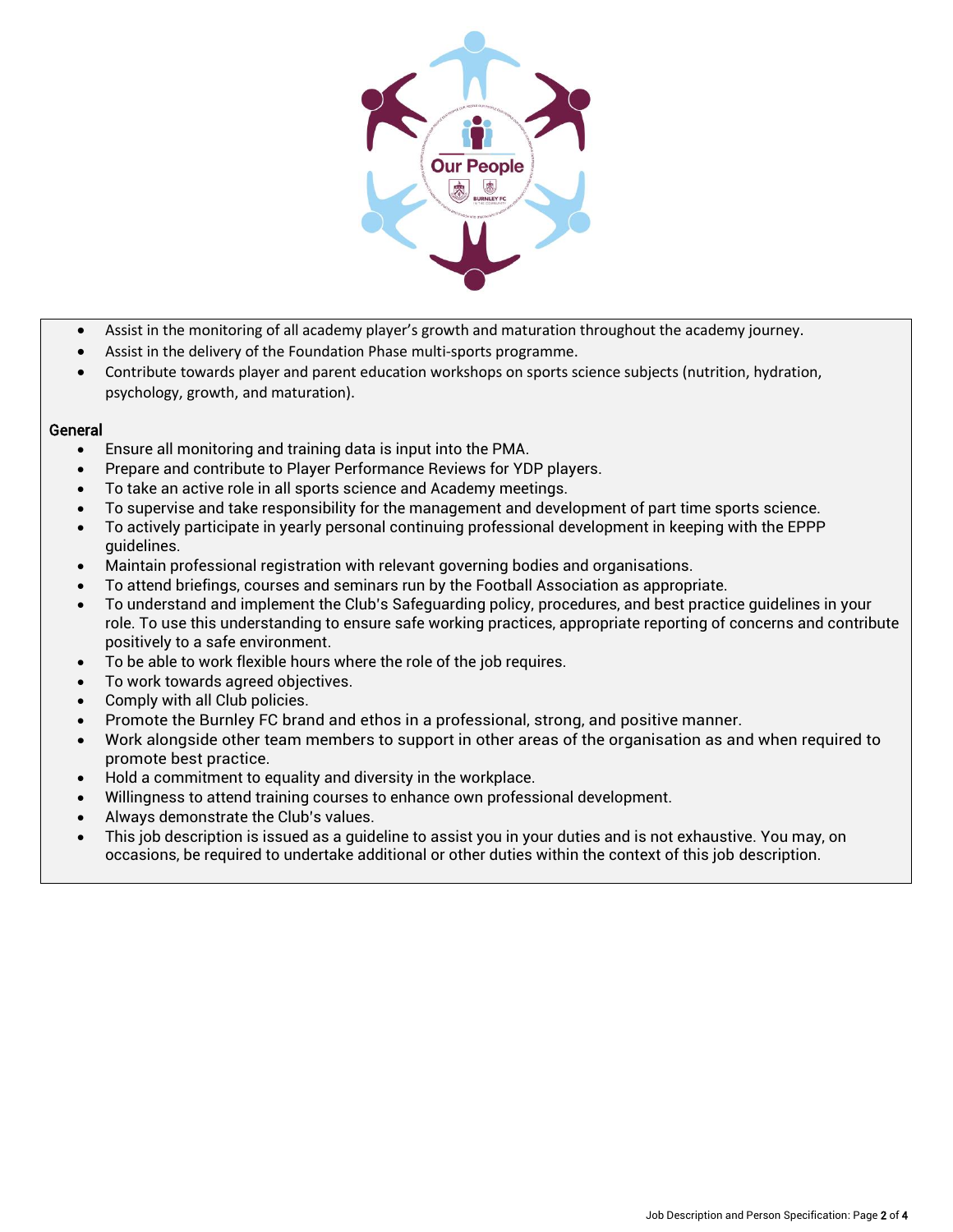

| <b>PERSON SPECIFICATION</b>    |                                                                                                                                                                                                                                                                                                                                                                                                                                                                                                                                                                                                                                                                                                                                                                                                                          |                                                                                                                                                                                                                                                                                                                                                                       |  |  |  |
|--------------------------------|--------------------------------------------------------------------------------------------------------------------------------------------------------------------------------------------------------------------------------------------------------------------------------------------------------------------------------------------------------------------------------------------------------------------------------------------------------------------------------------------------------------------------------------------------------------------------------------------------------------------------------------------------------------------------------------------------------------------------------------------------------------------------------------------------------------------------|-----------------------------------------------------------------------------------------------------------------------------------------------------------------------------------------------------------------------------------------------------------------------------------------------------------------------------------------------------------------------|--|--|--|
| <b>CRITERIA</b>                | <b>ESSENTIAL</b>                                                                                                                                                                                                                                                                                                                                                                                                                                                                                                                                                                                                                                                                                                                                                                                                         | <b>DESIRABLE</b>                                                                                                                                                                                                                                                                                                                                                      |  |  |  |
| <b>QUALIFICATIONS</b>          | BSc (Hons) Degree in Sport and Exercise<br>Science or equivalent.                                                                                                                                                                                                                                                                                                                                                                                                                                                                                                                                                                                                                                                                                                                                                        | Possess or working towards<br><b>UKSCA and or BASES</b><br>Accreditation.<br>Master's Degree in Sport and<br>$\bullet$<br>Exercise Science or equivalent.<br>Level 2 Certificate in Coaching<br>Football or other sports.<br>Current and up to date First Aid<br>Qualification.<br>A positive attitude towards<br>professional development and<br>their own learning. |  |  |  |
| <b>EXPERIENCE &amp; SKILLS</b> | A minimum of 2 years previous experience<br>of working with young people in a gym-<br>based environment.<br>A minimum of 2 years previous experience<br>$\bullet$<br>of delivering on-field physical development<br>sessions for players of from U9-U16.<br>Understanding of Growth and Maturation<br>$\bullet$<br>and the potential implications on the<br>person.                                                                                                                                                                                                                                                                                                                                                                                                                                                      |                                                                                                                                                                                                                                                                                                                                                                       |  |  |  |
| PERSONAL QUALITIES             | Confidential towards sensitive information.<br>$\bullet$<br>Ability to inspire those under his/her<br>$\bullet$<br>command.<br>Shows initiative, has confidence in own ability<br>$\bullet$<br>with a positive attitude towards undertaking<br>any aspect of the job role.<br>Displays no prejudice when working with<br>$\bullet$<br>others.<br>The ability to create highly professional<br>$\bullet$<br>relationships with players and staff to<br>motivate and drive self-determination.<br>A proactive approach to work.<br>Possess a growth mindset.<br>Behave with a high level of professional<br>respect at all times.<br>Be willing to work cooperatively across<br>departments.<br>A friendly, positive 'can do' and courteous<br>attitude.<br>A commitment to the aims, vision, and values<br>of Burnley FC. | Good IT skills.<br>$\bullet$<br>Passion for football.<br>$\bullet$<br>Access to transport for work<br>$\bullet$<br>purposes.                                                                                                                                                                                                                                          |  |  |  |